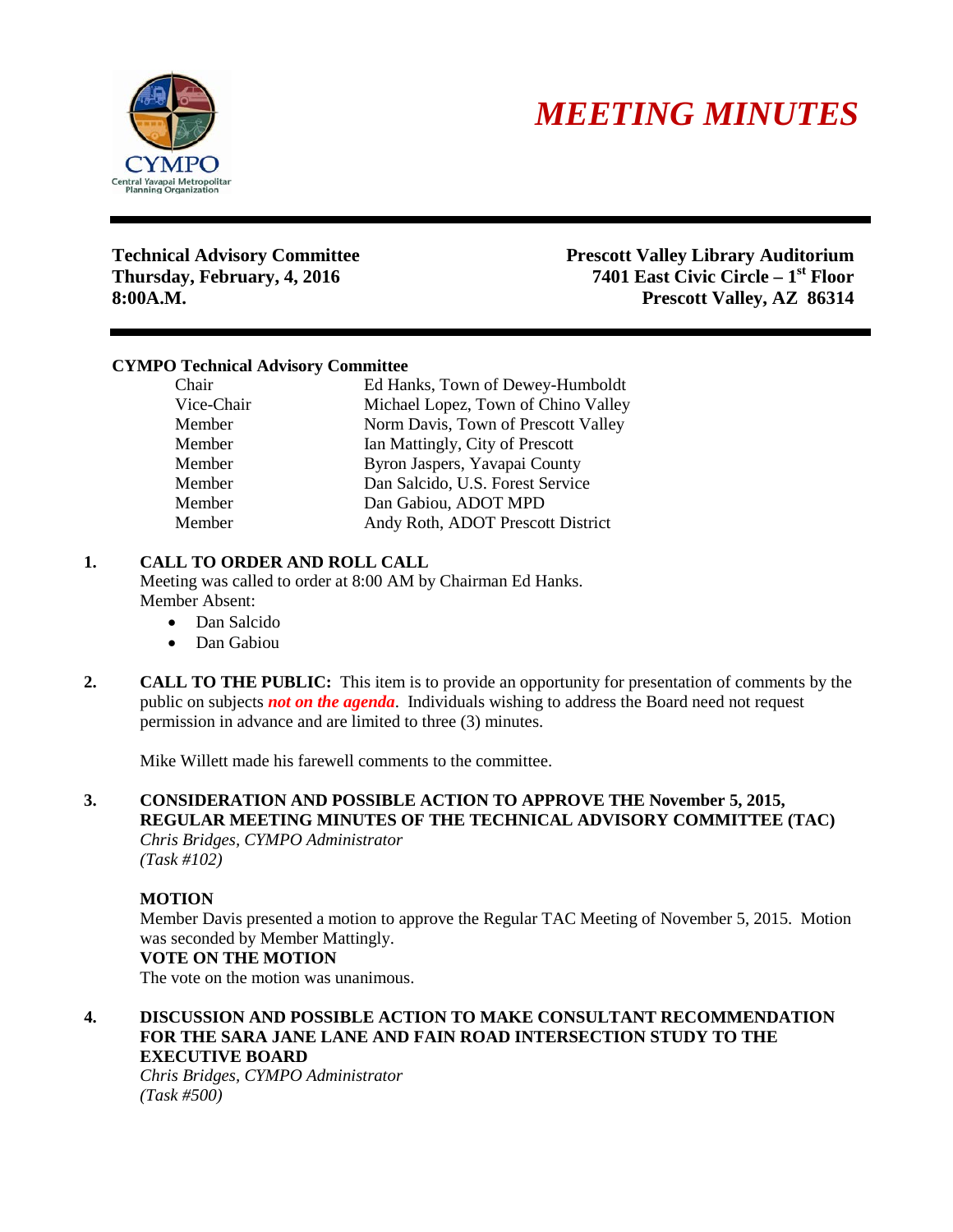Technical Advisory Committee – Meeting Minutes February 4, 2016 Page 2 of 3

> Mr. Bridges stated the intersection of Sara Jane Lane and Fain Road was a concern of the Town of Prescott Valley, ADOT and Yavapai County. At the direction of the CYMPO Executive Board, quotes from Lee Engineering, Jacobs Engineering and Stanley Consultants were obtained for a full evaluation of this intersection. After a review of the quotes by the TAC and CYMPO Staff the preferred consultant is Stanley Consultants. Staff is requesting recommendation be made to the Executive Board to move forward with the Professional Services Agreement with Stanley Consultants.

Member Davis wanted to clarify that the Scope of Work discussed at the Rural Transportation Summit would be made part of the contract. Mr. Bridges assured him it would.

# **MOTION**

Vice-Chair Lopez presented a motion to recommend the Executive Board enter into a contract with Stanley Consultants in order to perform the Sara Jane Lane and Fain Road Intersection Study based upon the discussed Scope of Work. Motion was seconded by Member Davis.

#### **VOTE ON THE MOTION**

The vote on the motion was unanimous.

# **5. DISCUSSION AND POSSIBLE ACTION TO REVIEW AND MAKE AMENDMENT RECOMMENDATIONS OF THE FY16-25 METROPOLITAN TRANSPOTATION IMPROVEMENT PROGRAM (MTIP) TO THE EXECUTIVE BOARD**

*Chris Bridges, CYMPO Administrator (Task #300)*

Mr. Bridges reminded the TAC that as previously discussed, we would not be taking the current MTIP through the full public review process but instead the TAC would perform an annual review. Now would be an appropriate to time make sure all projects are listed, are they appropriate or not, or do we need to make amendments.

Referring to the attached MTIP, Mr. Bridges explained, a proposed amendment involves as increase in funding to the Mile High and Mountain Oak School project. Jason Bottjen from ADOT explained that he are Eric Boyles were working on updating actual dollar amounts used on various projects and would have that update available at a later time.

Mr. Bridges interjected that is why we are postponing the motion on the Mile High and Mountain Oak School projects at this time. However, review the list of projects and determination of any other changes are in order. Mr. Bridges suggested the TAC wait until next month and amend everything at once.

Chairman Hanks express it might be best to wait until next month as that would give TAC members time to thoroughly review projects listed and be more prepared to discuss possible amendments.

Member Davis asked for clarifications to the Multi-Use Path project in Prescott Valley.

Mr. Bridges advised the TAC he would set up a study session before the end of February for the TAC to further discuss the MTIP

### **MOTION**

Member Davis presented a motion to table this item until March. Motion was seconded by Member Mattingly.

### **VOTE ON THE MOTION**

The vote on the motion was unanimous.